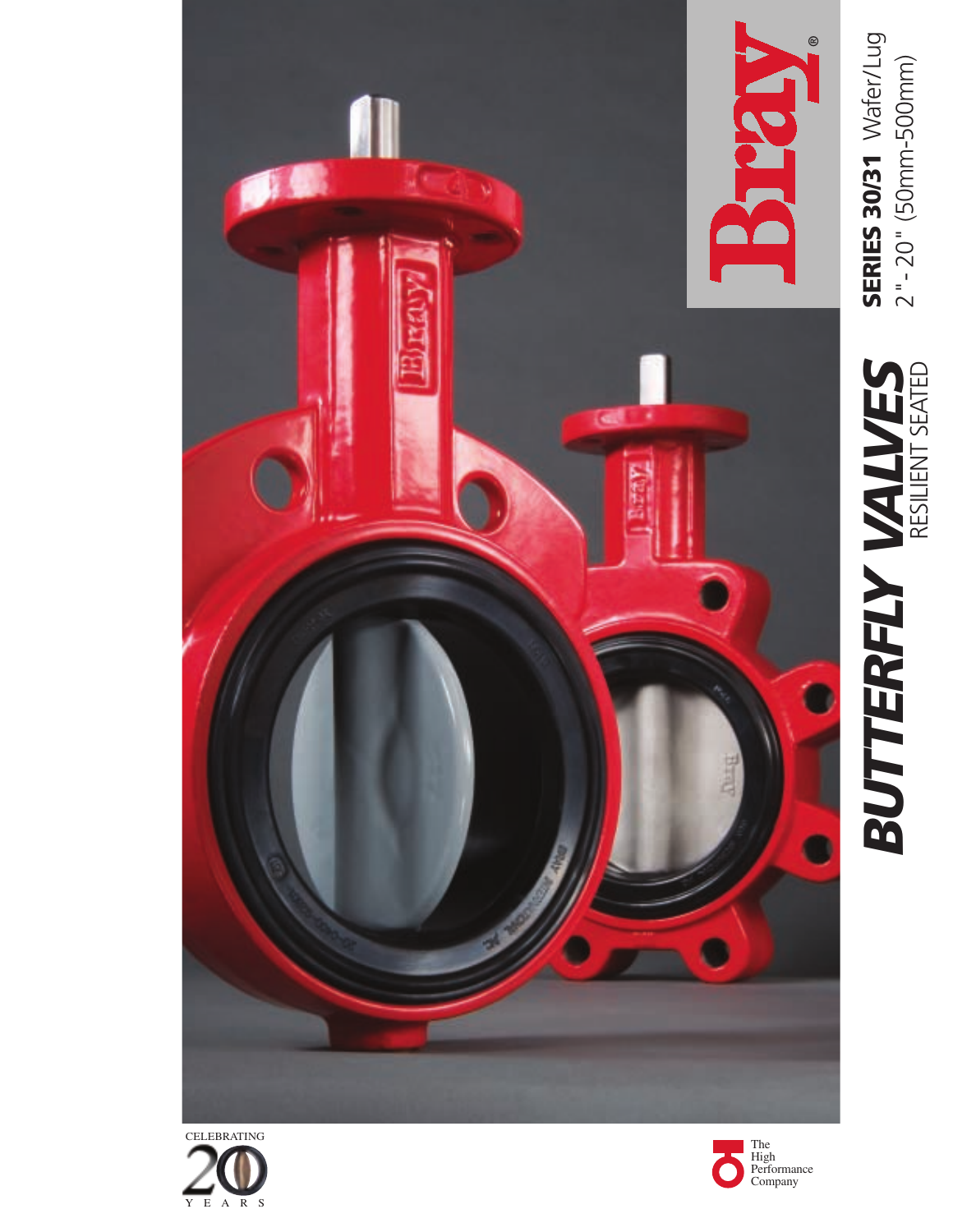#### **2"–20" (50mm–500mm)**

Bray® Controls is proud to offer a high quality line of butterfly valves to meet the requirements of today's market. Combining years of field application experience, research and development, Bray has designed many unique features in the Series 30/31 not previously available. The results are longer service life, greater reliability, ease of parts replacement and interchangeability of components.

#### **DISC AND STEM CONNECTION**

(**A**) Features a high-strength through stem design. The close tolerance, double "D" connection that drives the valve disc is an exclusive feature of the Bray valve. It eliminates stem retention components being exposed to the line media, such as disc screws and taper pins, which commonly result in leak paths, corrosion, and vibration failures. Disc screws or taper pins, due to wear and corrosion, often



require difficult machining for disassembly. Disassembly of the Bray stem is just a matter of pulling the stem out of the disc. Without fasteners obstructing the line flow, the Series  $30/31$  C<sub>v</sub> values are higher than many other valves, turbulence is reduced, and pressure recovery is increased. The stem ends and top mounting flange are standardized for interchangeability with Bray actuators.

**DISC** (**B**) Casting is spherically machined and hand polished to provide a bubbletight shut off, minimum torque, and longer seat life. The disc O.D. clearance is



#### **STEM RETAINING ASSEMBLY** (**C**)

The stem is retained in the body by means of a unique Stainless Steel "Spirolox®" retaining ring, a thrust washer and two C-rings, manufactured from brass as standard, stainless steel upon request. The retaining ring may be easily removed with a standard hand tool. The stem retaining assembly prevents unintentional removal of the stem during field service.



#### **STEM BUSHING** (**D**)

Non-corrosive, heavy duty acetal bushing absorbs actuator side thrusts.

#### **STEM SEAL** (**E**)

Double "U" cup seal design is self-adjusting and gives positive sealing in both directions. Prevents external substances from entering the stem bore.

**NECK** (**F**) Extended neck length allows for 2" of piping insulation and is easily accessible for mounting actuators.

#### **PRIMARY AND SECONDARY SEALS** (**G**)

The Primary Seal is achieved by an interference fit of the molded seat flat with the disc hub. The Secondary Seal is created because the stem diameter is greater than the diameter of the seat stem hole. These seals prevent line media from coming in contact with the stem or body.

#### **BRAY UNIQUE SEAT DESIGN** (**H**)

One of the valve's key elements is Bray's unique *tongue and groove* seat design. This resilient seat features lower torque than many valves on the market today and provides complete isolation of flowing media from the body. The tongue-and-groove seat to body retention method is superior to traditional designs, making field replacement simple and fast. The seat is specifically designed to seal with slip-on or weld-neck flanges. The seat features a molded O-ring which eliminates the use of flange gaskets. An important maintenance feature is

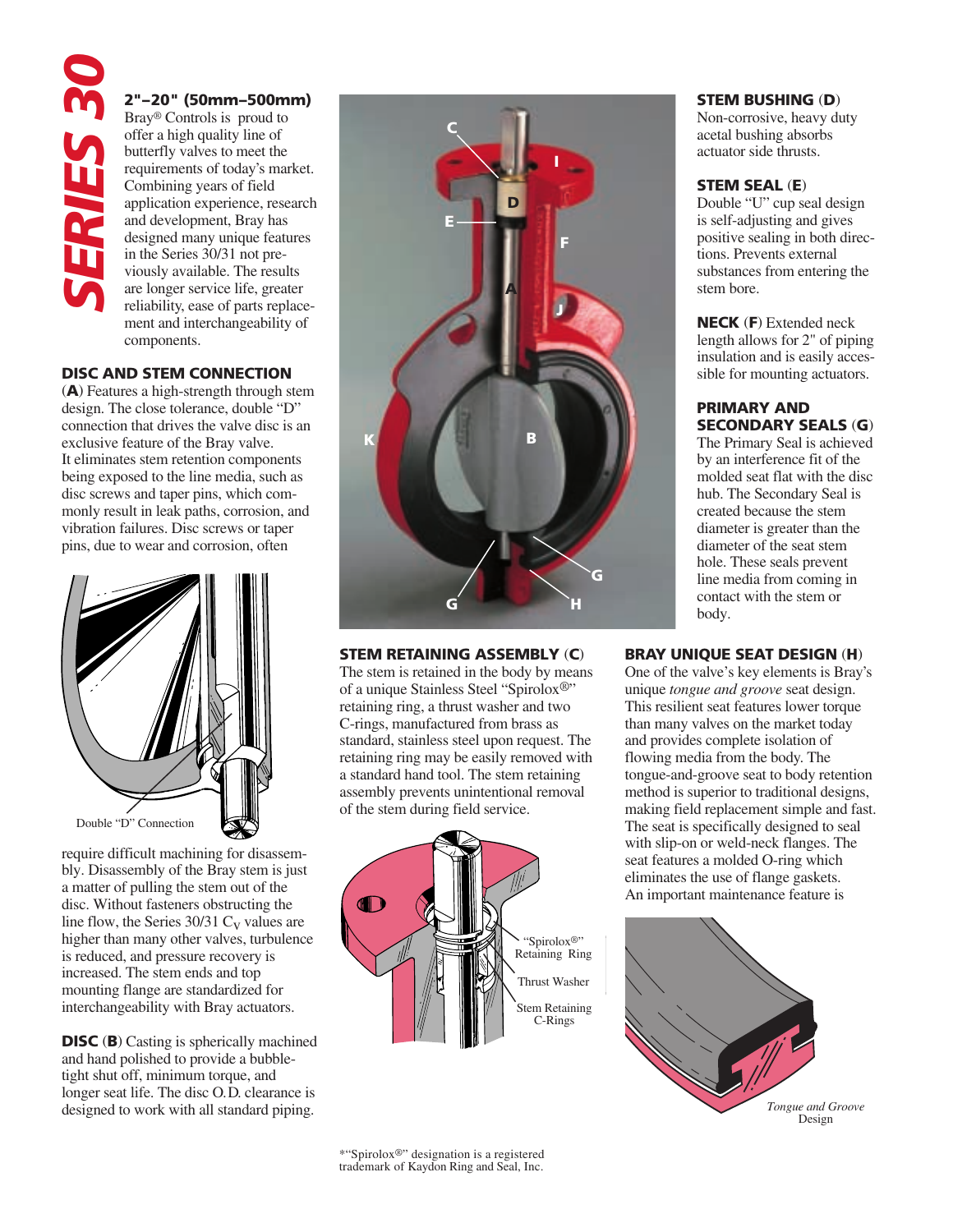that all resilient seats for Bray butterfly valves Series 20, 21, 30, 31 and 34 are completely interchangeable.

#### **ACTUATOR MOUNTING FLANGE AND STEM CONNECTION** (**I**)

Universally designed to ISO 5211 for direct mounting of Bray® power actuators and manual operators.

#### **FLANGE LOCATING HOLES** (**J**)

Provide quick and proper alignment during installation.

**BODY** (**K**) One-piece wafer or lug style. Polyester coating for excellent corrosion resistance. Bray valve bodies meet ANSI 150 pressure ratings for hydrostatic shell test requirements.

## **DESIGN FEATURES**

Bray's Series 30 valve is a wafer version with flange locating holes, and the Series 31 is the companion lug version for dead-end service and other flange requirements. All Bray valves are tested to 110% of full pressure rating before shipment.

 A major design advantage of Bray valve product lines is international compatibility. The same valve is compatible with most world flange standards – ANSI Class 125/150, BS 10 Tables D and E, BS 4504 NP 10/16, DIN ND 10/16, AS 2129 and JIS10. In addition the valves are designed to comply with ISO 5752 face-to-face and ISO 5211 actuator mounting flanges. Therefore, one valve design can be used in many different world markets.

 Due to a modular concept of design, all Bray® handles, manual gear

 operators and pneumatic and electric actuators mount directly to Bray valves. No brackets or adapters are required.

 Bray interchangeability and compatibility offers you the best in uniformity of product line and low-cost performance in the industry today.

## **POLYESTER COATING CORROSION**

**PROTECTION** Bray's standard product offers valve bodies with a polyester coating, providing excellent corrosion and wear resistance to the valve's surface. The Bray polyester coating is a hard, gloss red finish.

Chemical Resistance – resists a broad range of chemicals including: dilute aqueous acids and alkalies, petroleum solvents, alcohols, greases and oils. Offers outstanding resistance to humidity and water.

Weatherability– outdoor tested resistant to ultra-violet radiation.

Abrasion Resistance – excellent

resistance to abrasion.

Impact Resistance –withstands impact without chipping or cracking.

#### **NYLON 11 COATING**

Optionally available for valve bodies where outstanding protection and performance is needed. A thermoplastic produced from a vegetable base, this coating is inert to fungus growth and molds. Nylon 11 is *USDA Approved*, as well as certified to ANSI/NSF 61 for water service.

Corrosion Resistance – superior resistance to a broad range of chemical environments. Salt spray tested in excess of 2,000 hours and seawater immersion tested for over 10 years without corrosion to metal substrates.

Nylon 11 features a very low coefficient of friction and excellent resistance to impact and ultra-violet radiation.

SERIES 31 Lug



#### **DIMENSIONS** SERIES 30 Wafer

| ------<br>$\sim$ $\sim$ $\sim$ $\sim$ |                   |       |      |             |      |                                      |      |                       |                       |              |      |            |                     |       |           |                  |                   |
|---------------------------------------|-------------------|-------|------|-------------|------|--------------------------------------|------|-----------------------|-----------------------|--------------|------|------------|---------------------|-------|-----------|------------------|-------------------|
|                                       | <b>Valve Size</b> |       |      |             |      |                                      |      |                       | Mounting Flange Drig. |              |      |            |                     |       |           |                  | Lug Bolting Data  |
| ins                                   | mm                | A     | B    |             | D    | Е                                    | F    | <b>BC</b>             | No.<br>Holes          | Hole<br>Dia. | G    | Н          |                     | Κ     | BC        | No.<br>Holes     | Threads<br>UNC-2B |
| $\overline{2}$                        | 50                | 3.69  | 1.62 | 2.00        | 2.84 | 5.50                                 | 3.54 | 2.76                  | $\overline{4}$        | .39          | .55  | .39        | 1.25                | 1.32  | 4.75      | $\overline{4}$   | $5/8 - 11$        |
| $2\frac{1}{2}$                        | 65                | 4.19  | 1.75 | 2.50        | 3.34 | 6.00                                 | 3.54 | 2.76                  | 4                     | .39          | .55  | .39        | 1.25                | 1.91  | 5.50      | 4                | $5/8 - 11$        |
| 3                                     | 80                | 4.88  | 1.75 | 3.00        | 4.03 | 6.25                                 | 3.54 | 2.76                  | $\overline{4}$        | .39          | .55  | .39        | 1.25                | 2.55  | 6.00      | $\overline{4}$   | $5/8 - 11$        |
| 4                                     | 100               | 6.06  | 2.00 | 4.00        | 5.16 | 7.00                                 | 3.54 | 2.76                  | 4                     | .39          | .63  | .43        | 1.25                | 3.57  | 7.50      | 8                | $5/8 - 11$        |
| 5                                     | 125               | 7.06  | 2.12 | 5.00        | 6.16 | 7.50                                 | 3.54 | 2.76                  | $\overline{4}$        | .39          | .75  | .51        | 1.25                | 4.63  | 8.50      | 8                | $3/4 - 10$        |
| 6                                     | 150               | 8.12  | 2.12 | 5.75        | 7.02 | 8.00                                 | 3.54 | 2.76                  | 4                     | .39          | .75  | .51        | 1.25                | 5.45  | 9.50      | 8                | $3/4 - 10$        |
| 8                                     | 200               | 10.50 | 2.50 | 7.75        | 9.47 | 9.50                                 | 5.91 | 4.92                  | $\overline{4}$        | .57          | .87  | .63        | 1.25                | 7.45  | 11.75     | 8                | $3/4 - 10$        |
| 10                                    | 250               | 12.75 | 2.50 | 9.75        |      | 11.47 10.75                          | 5.91 | 4.92                  | 4                     | .57          | 1.18 | .87        | 2.00                | 9.53  | 14.25     | 12               | $7/8 - 9$         |
| 12                                    | 300               | 14.88 |      |             |      | 3.00 11.75 13.47 12.25               | 5.91 | 4.92                  | $\overline{4}$        | .57          | 1.18 | .87        | 2.00                | 11.47 | 17.00     | 12               | $7/8 - 9$         |
|                                       | <b>Valve Size</b> |       |      |             |      |                                      |      | Mounting Flange Drig. |                       |              |      | <b>KEY</b> |                     |       |           | Lug Bolting Data |                   |
| ins                                   | mm                | A     | B    | С           | D    | E                                    | F    | BC                    | No.<br>Holes          | Hole<br>Dia. | G    | J          | <b>SIZE</b>         | Κ     | <b>BC</b> | No.<br>Holes     | Threads<br>UNC-2B |
| 14                                    | 350               | 17.05 | 3.00 |             |      | 13.25 15.28 13.62                    | 5.91 | 4.92                  | $\overline{4}$        | .57          | 1.38 | 2.00       | .39x.39 13.04       |       | 18.75     | 12               | $1 - 8$           |
| 16                                    | 400               | 19.21 | 4.00 | 15.25       |      | 17.41 14.75                          | 5.91 | 4.92                  | 4                     | .57          | 1.38 |            | 2.00 .39x.39 14.85  |       | 21.25     | 16               | $1 - 8$           |
| 18                                    | 450               | 21.12 | 4.25 | 17.25 19.47 |      | 16.00                                | 8.27 | 6.50                  | $\overline{4}$        | .81          | 1.97 |            | 2.50 39x.47 16.85   |       | 22.75     | 16               | $11/8-7$          |
| 20                                    | 500               |       |      |             |      | 23.25   5.00   19.25   21.59   17.25 | 8.27 | 6.50                  | 4                     | .81          | 1.97 |            | 2.50 39x.47   18.73 |       | 25.00     | 20               | $11/8 - 7$        |



See chart for Actuator Mounting Flange Drilling.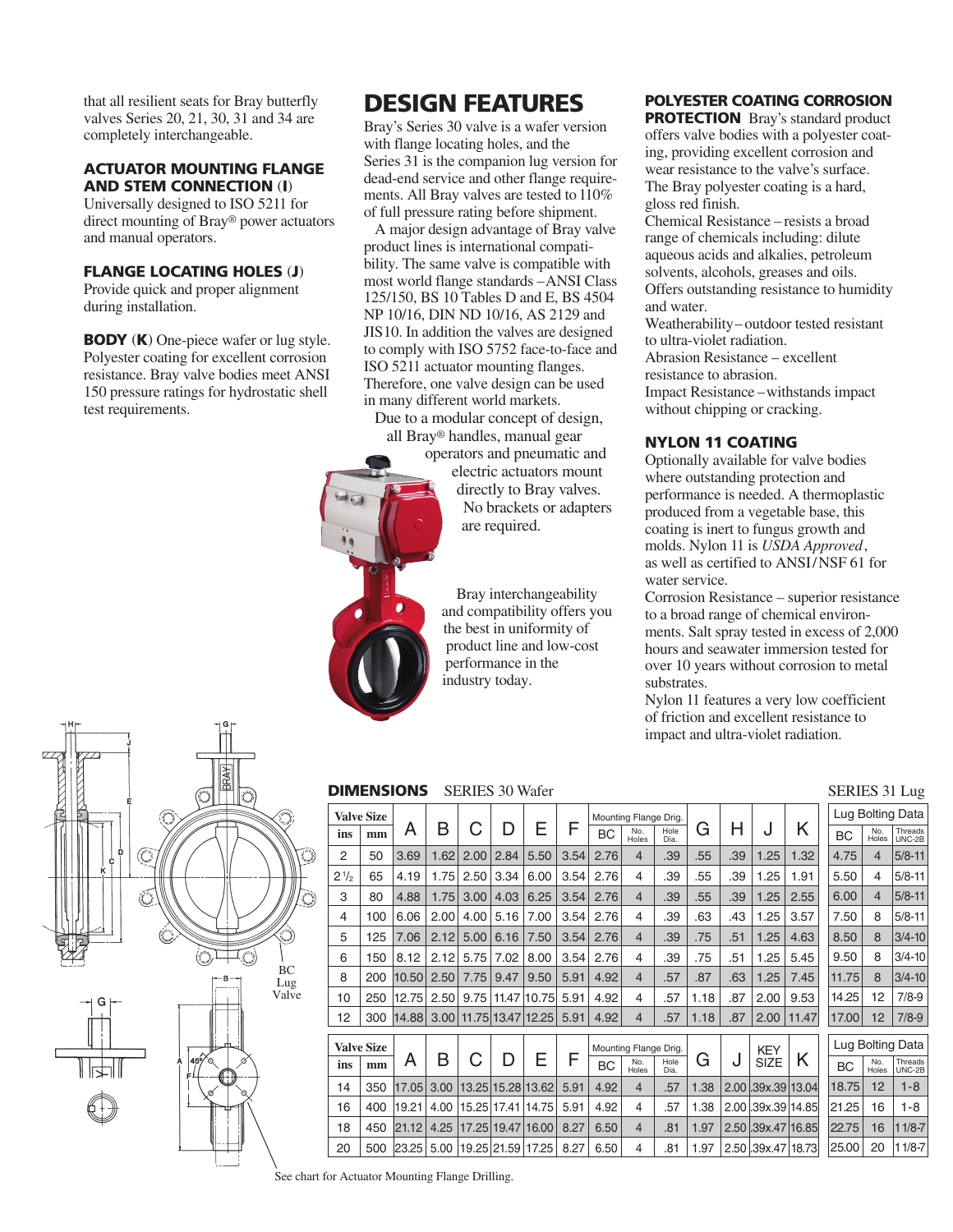# **FLANGE IECTION DAT REQUIREMENTS** Bray valves are designed for

installation between ANSI Class 125/150 lb. weld-neck or slipon flanges, BS 10 Tables D & E, BS 4504 NP 10/16, DIN ND 10/ 16, AS 2129 and JIS 10, either flat faced or raised faced. While weld-neck flanges are recommended, Bray has specifically designed its valve seat to work with slip-on flanges, thus eliminating common failures of other butterfly valve designs. When using raised face flanges be sure to properly align valve and flange. Type C stub-end flanges are not recommended.



#### **PRESSURE RATINGS\***

For bi-directional bubble-tight shut off, disc in closed position:

| <b>Inches</b> | mm      | psig | bar |
|---------------|---------|------|-----|
| $2 - 12$      | 50-300  | 175  | 12  |
| 14-20         | 350-500 | 150  | 10  |

**For Dead-end Service Applications:** With *downstream flanges installed* or with *vulcanized seats,* the dead-end pressure ratings are equal to valve bidirectional ratings as stated above. With no downstream flanges or with seats that are not vulcanized, the dead-end pressure rating for 2"-12" valves is 75 psi (5 bar) for 14"-20" valves, 50 psi (3.5 bar).

\*Pressure Ratings are based on standard disc diameters. For low pressure application, Bray offers a standard reduced disc diameter to decrease seating torques and to extend seat life, thus increasing the valve's performance and reducing actuator costs for the customer.

#### **VELOCITY LIMITS**

For On/Off Services: Fluids – 30 ft / sec  $(9m/s)$ Gases  $-175$  ft / sec (54m/s)

### **Cv VALUES–VALVE SIZING COEFFICIENT**

| <b>Valve Size</b> |     | <b>Disc Position (degrees)</b> |            |              |            |            |              |            |                |              |  |
|-------------------|-----|--------------------------------|------------|--------------|------------|------------|--------------|------------|----------------|--------------|--|
| ins               | mm  | $90^\circ$                     | $80^\circ$ | $70^{\circ}$ | $60^\circ$ | $50^\circ$ | $40^{\circ}$ | $30^\circ$ | $20^{\circ}$   | $10^{\circ}$ |  |
| 2                 | 50  | 144                            | 114        | 84           | 61         | 43         | 27           | 16         | $\overline{7}$ | 1            |  |
| $2^{1/2}$         | 65  | 282                            | 223        | 163          | 107        | 67         | 43           | 24         | 11             | 1.5          |  |
| 3                 | 80  | 461                            | 364        | 267          | 154        | 96         | 61           | 35         | 15             | 2            |  |
| 4                 | 100 | 841                            | 701        | 496          | 274        | 171        | 109          | 62         | 27             | 3            |  |
| 5                 | 125 | 1376                           | 1146       | 775          | 428        | 268        | 170          | 98         | 43             | 5            |  |
| 6                 | 150 | 1850                           | 1542       | 1025         | 567        | 354        | 225          | 129        | 56             | 6            |  |
| 8                 | 200 | 3316                           | 2842       | 1862         | 1081       | 680        | 421          | 241        | 102            | 12           |  |
| 10                | 250 | 5430                           | 4525       | 2948         | 1710       | 1076       | 667          | 382        | 162            | 19           |  |
| 12                | 300 | 8077                           | 6731       | 4393         | 2563       | 1594       | 1005         | 555        | 235            | 27           |  |
| 14                | 350 | 10538                          | 8874       | 5939         | 3384       | 2149       | 1320         | 756        | 299            | 34           |  |
| 16                | 400 | 13966                          | 11761      | 7867         | 4483       | 2847       | 1749         | 1001       | 397            | 45           |  |
| 18                | 450 | 17214                          | 14496      | 10065        | 5736       | 3643       | 2237         | 1281       | 507            | 58           |  |
| 20                | 500 | 22339                          | 18812      | 12535        | 7144       | 4536       | 2786         | 1595       | 632            | 72           |  |

Cv is defined as the volume of water in U.S.G.P.M. that will flow through a given restriction or valve opening with a pressure drop of one (1) p.s.i. at room temperature. Recommended control angles are between 25°–70° open. Preferred angle for control valve sizing is 60°–65° open.

## **EXPECTED SEATING/UNSEATING TORQUES (Lb.-Ins.)**

| Valve<br><b>Size</b> |     | <b>Full-Rated Pressure Valves</b> | <b>Reduced</b><br><b>Disc Diameter</b> |       |      |      |
|----------------------|-----|-----------------------------------|----------------------------------------|-------|------|------|
|                      |     |                                   | $\Delta P$ (PSI)                       |       |      |      |
| ins                  | mm  | 50                                | 100                                    | 150   | 175  | 50   |
| 2                    | 50  | 125                               | 130                                    | 135   | 140  | 125  |
| $2^{1/2}$            | 65  | 195                               | 205                                    | 215   | 220  | 195  |
| 3                    | 80  | 260                               | 275                                    | 290   | 297  | 260  |
| 4                    | 100 | 400                               | 425                                    | 450   | 462  | 267  |
| 5                    | 125 | 615                               | 670                                    | 725   | 755  | 410  |
| 6                    | 150 | 783                               | 871                                    | 953   | 1003 | 537  |
| 8                    | 200 | 1475                              | 1650                                   | 1825  | 1915 | 983  |
| 10                   | 250 | 2240                              | 2520                                   | 2800  | 2940 | 1493 |
| 12                   | 300 | 3420                              | 3870                                   | 4320  | 4545 | 2280 |
| 14                   | 350 | 4950                              | 5700                                   | 6450  |      | 3300 |
| 16                   | 400 | 6400                              | 7700                                   | 9000  |      | 4267 |
| 18                   | 450 | 7850                              | 9850                                   | 11850 |      | 5267 |
| 20                   | 500 | 10300                             | 12900                                  | 15500 |      | 6867 |

Valve Torque Rating – Bray has classified valve torque ratings according to 3 types: non-corrosive lubricating service, general service, and severe service. Torques listed above are for general services. Consult Bray for torque information corresponding to specific applications.

#### TO USE TORQUE CHART, NOTE THE FOLLOWING:

1) For Bray valves, Series 20, 21, 30, 31 and 34. 2) Review Technical Bulletin No. 1001, Expected Seating/Unseating Torques, for explanation of the 3 service classes and their related seating/unseating torque values for given pressure differentials of Full-Rated and Reduced Disc Diameter valves. 3) Dynamic Torque values are not considered. See Technical Bulletin No. 1002 for evaluation of Dynamic Torque values vs. Seating/Unseating Torque values.

4) Do not apply a safety factor to above torque values when determining actuator output torque requirement.

5) For 3 way assemblies where one valve is opening and other is closing, multiply torque by 1.5 factor.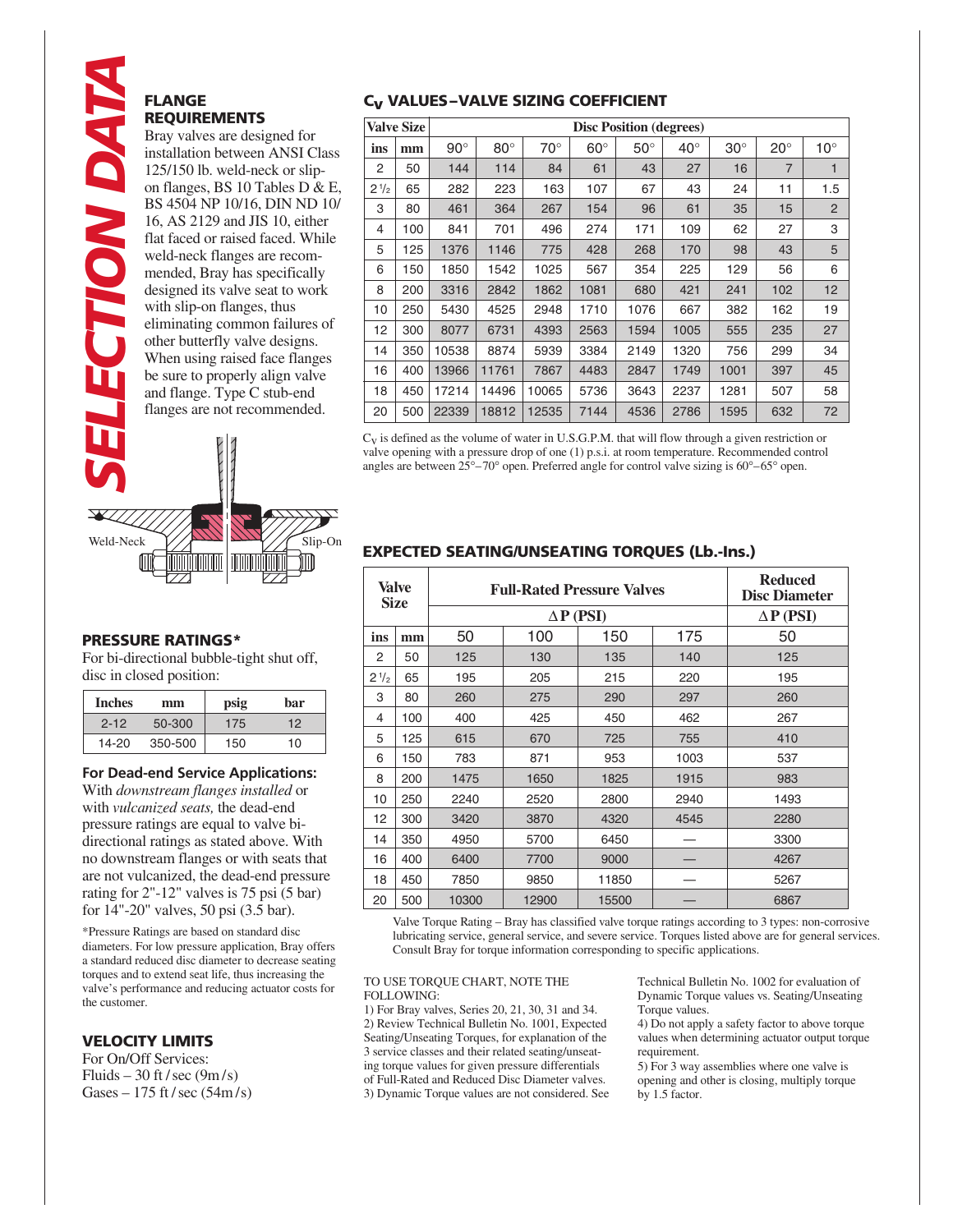# **CATIONS FOR BRAY SERIES 30/31 SHALL BE:**

**EXERCIBY SPECT SPECT SPECT SPECT SPECT SPECT SPECT SPECT SPECT SPECT SPECT SPECT CONSUMPTIONS AND HOW SOME CONSUMPTION (or BS 10 Tables locating holes (or BS 10 Tables Defined a 115 10) diffluing to the set of the set of** • Polyester coated, cast iron, wafer or lug bodies. • With flange locating holes that meet ANSI Class 125/150 (or BS 10 Tables D & E, BS 4504 NP 10/16, DIN ND 10/16, AS 2129 and JIS 10) drillings. • Through-stem direct drive double "D" design requiring no disc screws or pins to connect stem to disc with no possible leak paths in disc/stem connection. • Stem mechanically retained in body neck and no part of stem or body exposed to line media. • Tongue-and-groove seat design with primary hub seal and a molded O-ring suitable for weldneck and slip-on flanges. Seat totally encapsulates the body with no flange gaskets required.

• Spherically machined, hand polished disc edge and hub for minimum torque and maximum sealing capability.

- Equipped with non-corrosive bushing and self-adjusting stem seal.
- Bi-directional and tested to 110% of full rating.
- Bi-directional pressure ratings:

2"-12" valves: 175 psi, 14"-20" valves: 150 psi Lug bodies for dead end service

 With downstream flanges or vulcanized seats, pressure ratings are equal to bi-directional ratings as stated above. With no downstream flanges or non vulcanized seats: 2"-12" valves: 75 psi, 14"-20" valves: 50 psi

• No field adjustment necessary to maintain optimum field performance.

• The valve shall be Bray Series 30 wafer / 31 lug or equal.

#### **WEIGHTS**

|                | <b>Valve Size</b> | <b>Series</b> | <b>Series</b><br>31 |  |  |
|----------------|-------------------|---------------|---------------------|--|--|
| ins            | mm                | 30            |                     |  |  |
| 2              | 50                | 5.5           | 7.0                 |  |  |
| $2\frac{1}{2}$ | 65                | 7.0           | 8.0                 |  |  |
| 3              | 80                | 7.5           | 9.0                 |  |  |
| 4              | 100               | 11.5          | 15.0                |  |  |
| 5              | 125               | 14.0          | 20.0                |  |  |
| 6              | 150               | 17.0          | 23.0                |  |  |
| 8              | 200               | 34.0          | 42.0                |  |  |
| 10             | 250               | 49.0          | 66.0                |  |  |
| 12             | 300               | 67.0          | 88.0                |  |  |
| 14             | 350               | 95.0          | 114.0               |  |  |
| 16             | 400               | 135.0         | 166.0               |  |  |
| 18             | 450               | 200.0         | 226.0               |  |  |
| 20<br>500      |                   | 260.0         | 305.0               |  |  |

#### Weights are in lbs.

#### **MATERIALS SELECTION**

2"–20" (50mm-500mm)

#### **BODY:**

- Cast Iron ASTM A126 Class B
- Ductile Iron ASTM A536
- Cast Steel ASTM A216 WCB
- Aluminum ASTM B26

#### **SEAT:**

- Buna-N Food Grade
- EPDM Food Grade
- FKM\*
- White Buna-N Food Grade

#### **STEM:**

- Coated Carbon Steel
- 416 Stainless Steel ASTM A582 Type 416
- 304 Stainless Steel ASTM A276 Type 304
- 316 Stainless Steel ASTM A276 Type 316
- Monel

#### **DISC:**

3

- Aluminum Bronze ASTM B148-954
- Coated Ductile Iron ASTM A536 Gr. 65-45-12
- Ductile Iron, Nylon 11 Coated, ASTM A536 Gr. 65-45-12
- Ductile Iron, Halar® Coated, ASTM A536 Gr. 65-45-12

1

- 316 Stainless Steel ASTM A351 CF8M
- Hastelloy® C-276 ASTM B575 Alloy N10276

#### **COMPONENTS**

| No.<br>Qty. |                | <b>Description</b>    |
|-------------|----------------|-----------------------|
|             |                | Body                  |
| 2           |                | Seat                  |
| 3           |                | Disc                  |
| 4           |                | Stem                  |
| 5           |                | <b>Stem Seal</b>      |
| 6           |                | <b>Stem Bushing</b>   |
| 7           | $\overline{2}$ | <b>Stem Retainer</b>  |
| 8           |                | Thrust Washer         |
| 9           |                | <b>Retaining Ring</b> |

2

#### **TEMPERATURE RANGE OF SEATS**

| <b>Type</b>   | <b>Maximum</b>                    | Minimum                         |  |  |  |
|---------------|-----------------------------------|---------------------------------|--|--|--|
| EPDM          | +250 $\degree$ F(121 $\degree$ C) | $-40^{\circ}F(-40^{\circ}C)$    |  |  |  |
| <b>Buna-N</b> | +212°F(100°C)                     | $0^{\circ}$ F(-18 $^{\circ}$ C) |  |  |  |
| <b>FKM*</b>   | +400 $\degree$ F(204 $\degree$ C) | $0^{\circ}$ F(-18 $^{\circ}$ C) |  |  |  |

4

5

6

7 8 9

\*FKM is the ASTM D1418 designation for Fluorinated Hydrocarbon Elastomers (also called Fluoroelastomers).

Hastelloy® is a registered trademark of Haynes International, Inc. Halar® is a registered trademark of Ausimont U.S.A., Inc.